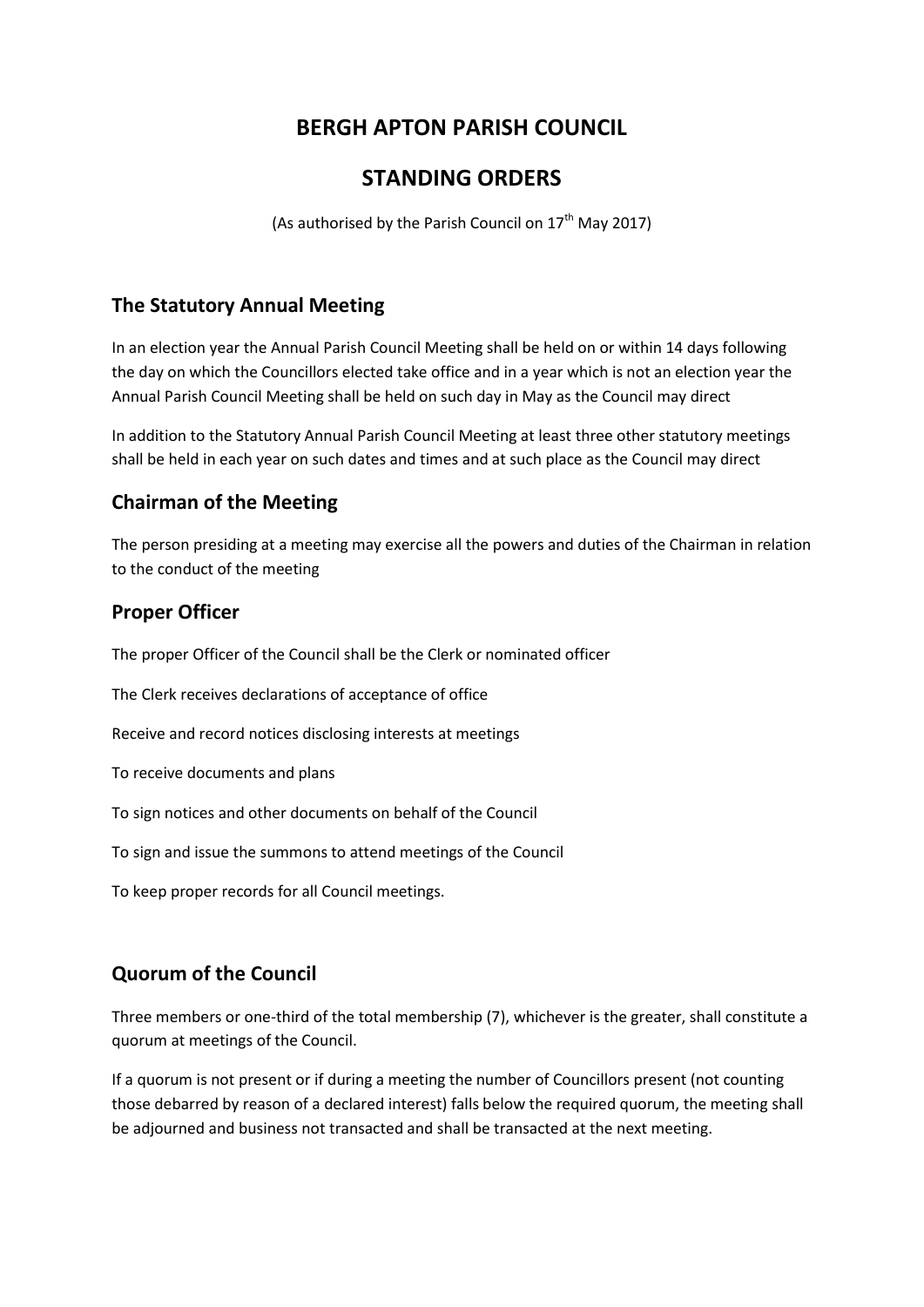### **Voting**

If a member so requires, the Clerk shall record the names of the member who voted on any question so as to show whether they voted for or against it. Such a request must be made before moving on to the next business.

Subject to (1) and (2) below the Chairman may give an original vote on any matter put to the vote, and in any case of an equality of votes may give a casting vote whether or not he/she gave an original vote.

(1) If the person presiding at the annual meeting would have ceased to be a member of the council but for the statutory provisions which preserve the membership of the Chairman and Vice-Chairman until the end of their term of office he may not give an original vote in an election for Chairman.

(2) The person presiding must give a casting vote whenever there is an equality of votes in an election for Chairman.

### **Order of Business**

At each Annual General Meeting the first business shall be:

- a) To elect a Chairman of the Council
- b) To receive the Chairman's declaration of acceptance of office
- c) In the ordinary year of election of the Council to fill any vacancies left unfilled at the election by reason of insufficient nominations.
- d) To elect a Vice-Chairman of the Council
- e) To appoint representatives to outside bodies
- f) To consider the payment of any subscriptions

At every meeting other than the Annual General Meeting the first business shall be to appoint a Chairman if the Chairman and Vice-Chairman are absent and receive such declarations of acceptance of office (if any) and undertaking to observe the Council's code of conduct as are required by law to be made or, if not then received, to decide when they shall be received.

After the first business has been completed, the order of business, unless the Council otherwise decides on the ground of urgency, shall be as follows:

- a) After consideration to approve the signature of the Minutes by the person presiding as a correct record.
- b) To deal with business expressly required by statute to be done.

## **Rules of Debate**

No discussion of the Minutes shall take place except upon their accuracy. Corrections to the Minutes shall be made by resolution and must be initialled by the Chairman.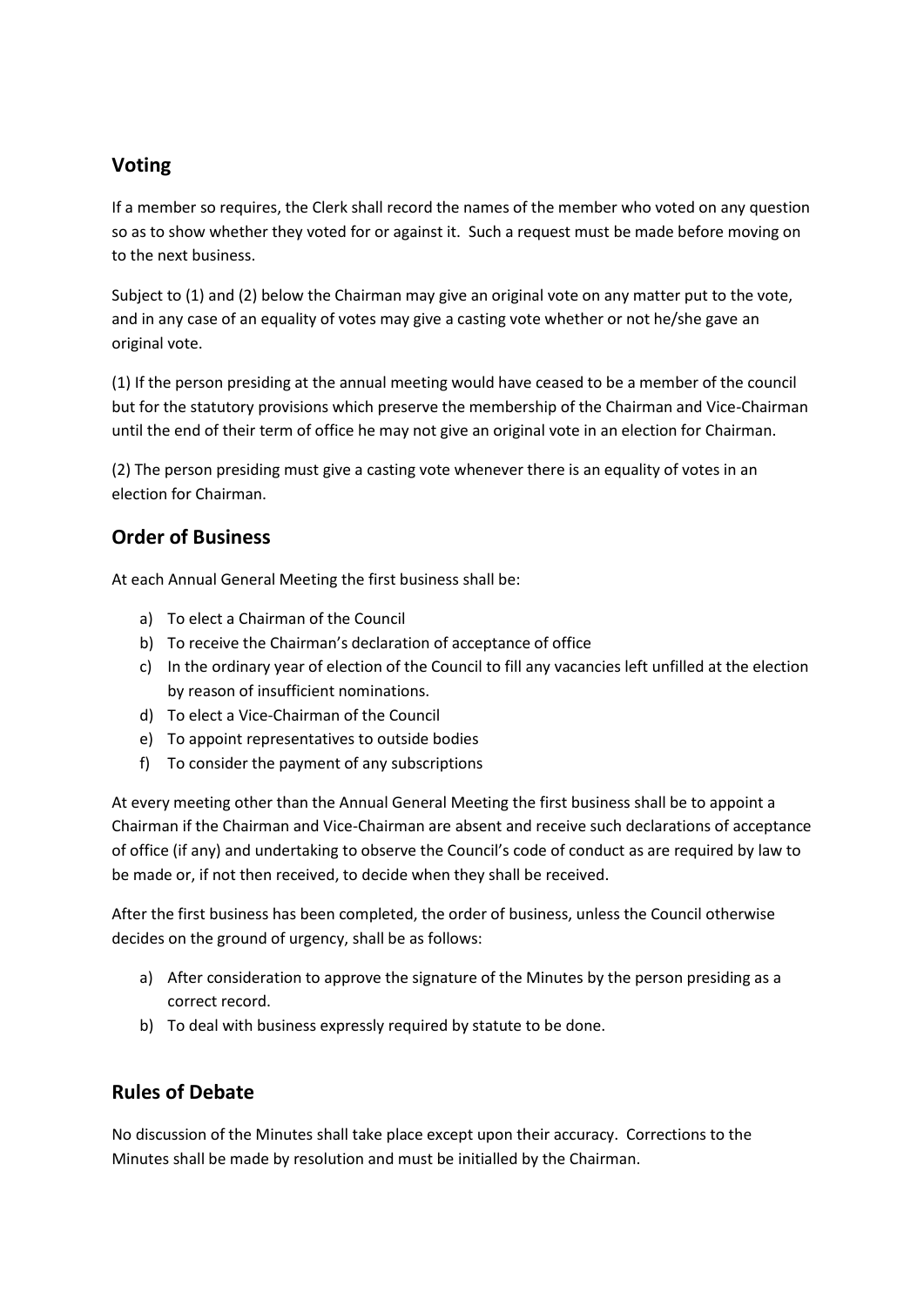#### **Disorderly Conduct**

No member shall at a meeting persistently disregard the ruling of the Chairman, wilfully obstruct business, or behave irregularly, offensively, improperly or in such manner as to bring the Council into disrepute

#### **Finance**

The responsible Financial Officer (RFO) shall be the Clerk or a Councillor nominated by the Council

The RFO shall be responsible for the proper administration of the Council's financial affairs, under the direction of the Council

The RFO shall be responsible for the production of financial management information

The Council requires two cheque signatories. Only three Councillors are authorised as cheque signatories. All payments are authorised at meetings.

Payments for which authorisation is sought are listed on the Agenda

Full accounts and explanation must be provided at meetings.

Signatories must initial the cheque stub.

Cheque signatories must satisfy themselves that there are sufficient funds available to meet them.

Any cash payments must have a receipt

Payments to the Council must be paid into the bank at the earliest opportunity.

A budget must be prepared, agreed and the annual precept fixed at the December/January meeting.

An internal auditor will carry out an audit of the end of year accounts. They will be an individual resident of Bergh Apton but not a member of the Council. They will be appointed by the Council.

### **Voting in Committees**

The Chairman shall in the case of an equality of votes have a second or casting vote

#### **Inspection of Documents**

All minutes kept by the Council and by any committee shall be open for the inspection of any member of the Council

### **Admission to the Public and Press to Meetings**

The public and press shall be admitted to all meetings of the Council